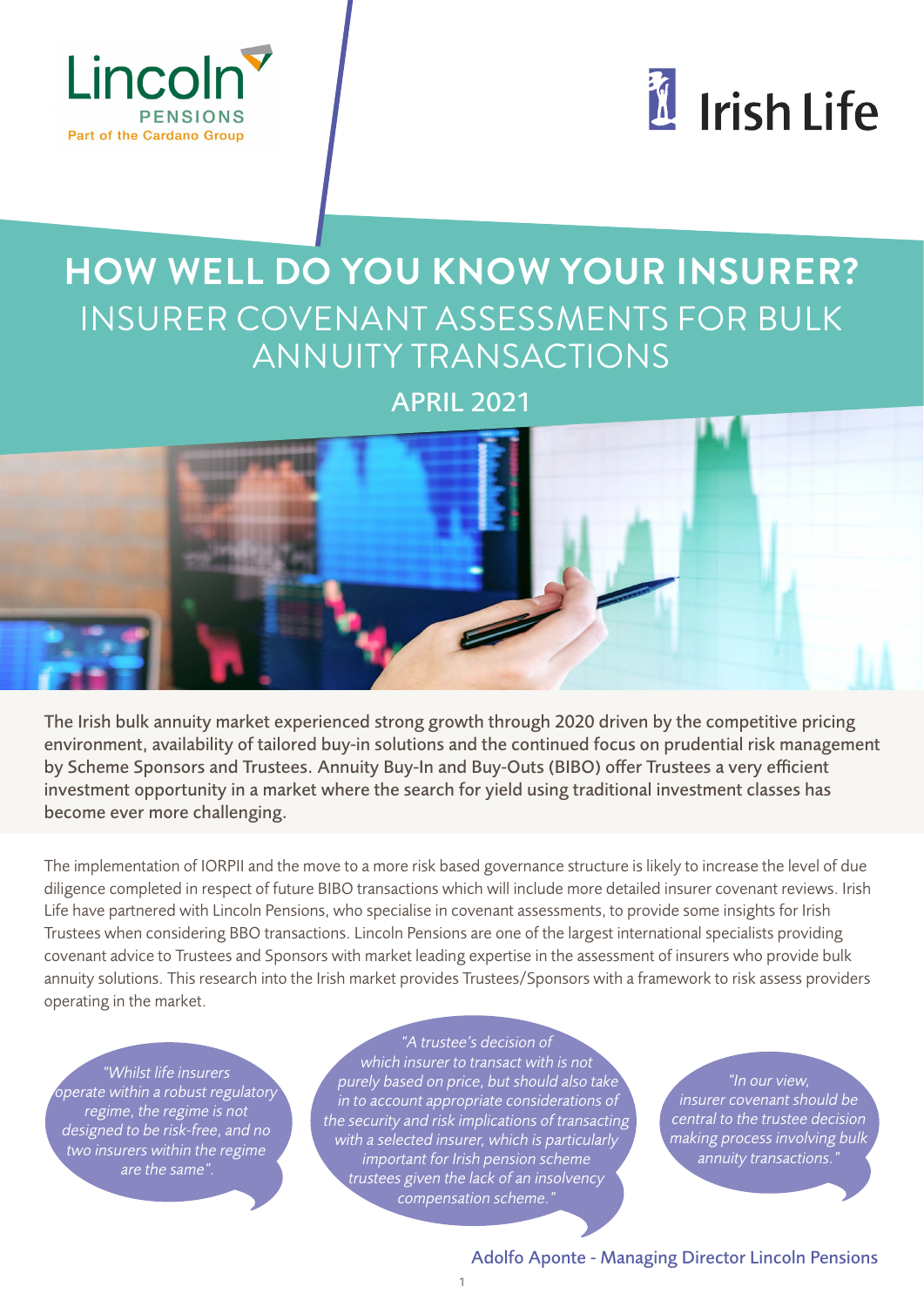# **WHAT IS THE REAL DOWNSIDE RISK OF A WEAKER COVENANT?**

No Trustee would knowingly enter into a contract with an insurer where they felt there was a real and imminent risk of default. However, the position can change over time and it's important that Trustees consider how resilient their insurance counterparty is and how things might change in a more stressed economic environment.

While the ultimate risk of default may be considered an extreme event there are other considerations that may arise. For example a scheme or supporting sponsor may have to consider including an impairment charge in their accounts in respect of an insurance contract if the backing insurer gets into financial difficulty down the line.

There are also more routine implications that can manifest as the business becomes less strategic and is restructured or sold on. The ultimate owners of the business can change through a sale or acquisition and the business could be far less strategic to new owners which will lead to underinvestment in the infrastructure required to support the contract.

There will be a cost to the Trustees of dealing with change associated with a contract being restructured. The Trustees will need to carry out due diligence on a new counterparty or service providers and establish their rights and options in these circumstances. They will also have to communicate the changes to members and handle member service issues, which could result in different cohorts of scheme members being subject to different administration standards.

## **WHAT SHOULD TRUSTEES/SPONSOR CONSIDER WHEN ASSESSING AN INSURANCE COUNTERPARTY?**

Annuity contracts are long term investment decisions that are typically irreversible. It is important that Trustees consider their choices very carefully and not only look to the current operating environment but how that might change into the future and how these changes could affect the ongoing operation of the contract.

For buy-ins, this includes the real probability they will become buy-out at some stage and end-customer pensioner servicing is a consideration.

## **SOLVENCY CAPITAL POSITION AND FINANCIAL STRENGTH**

- Headline Solvency Position
- Stability of Solvency Position
- Financial Strength Rating
- Insurer Financial Strength Rating
- Reliance on 'soft' capital techniques
- Risk management policy
- Balance sheet asset allocation
- Counterparty exposures

## **OWNERSHIP STRUCTURE AND ABILITY TO RAISE CAPITAL**

- Who are Ultimate Owners
- Owners Solvency and Financial Strength position
- Owners long-term commitment to market
- Use of reinsurance and fronting arrangements
- Quality of existing Capital
- Ability to raise new Capital
- Availability of management actions to raise Capital
- Stress testing of access to Capital

#### **EXPERIENCE, REPUTATION AND ONGOING SERVICE CAPABILITY**

- Local market experience
- Brand awareness
- Long term commitment to local market
- Unanticipated contract terms
- Ongoing service for Trustees
- Service for scheme members
- Member experience
- Cost of change